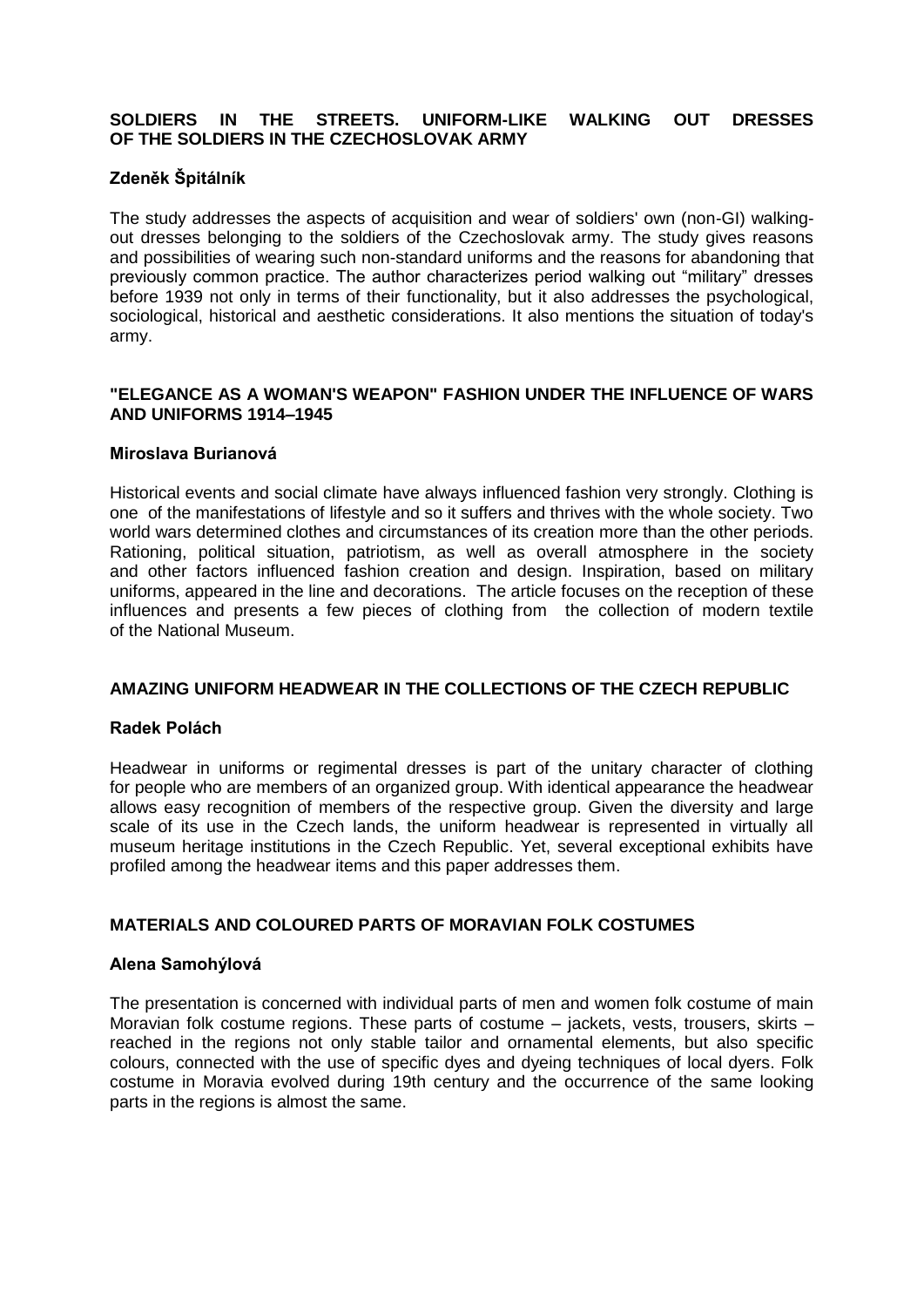### **FLAGS, BANNERS, STANDARDS. TERMINOLOGY, STORAGE, PRESENTATION**

#### **Soňa Krátká**

The text draws on the knowledge gained from experience in the museum of regional character and from long-term practical methodological communication within such organizations. It seeks to outline possible ways how to use a common terminology for vexillological textiles, particularly for flags, banners and standards. The following section outlines the issue of the appropriate storage in the depository and appropriate exhibition presentation.

### **THE OREL (CHRISTIAN SPORT ORGANIZATION IN THE CR) BANNER OF THE PRAGUE DISTRICT KNOWN AS "POSPÍŠILOVA ŽUPA" AND THEIR PLACE IN THE OREL HISTORY**

### **Marie Kuldová**

The study maps previously untreated material and hardly available sources scattered in many places and private ownership. The Orel complicated history is demonstrated on the examples of the Pospíšilova župa district banners. The origins of the banners, themes, materials, techniques, and the manufacturers are described comprehensively in the paper as well as their current condition influenced by hiding then illegal banners in times of fascist and communist totalitarian regimes. The author also pursues efforts to rescue them and the hazard of the current use of the banners.

### **TORSO OF THE OLD TOWN (PRAGUE) BUTCHERS' BANNER THE HISTORY, RESTORATION AND PRESENTATION OF THE BIGGEST BANNER IN CZECH COLLECTIONS**

#### **Martina Lehmannová, Petr Kadlec**

In May 2014, the City of Prague Museum (Muzeum hlavního města Prahy) opened a permanent exhibition called Řemesla v pořádku (Crafts okay). It includes the history of professional associations of artisans from the Middle Ages to the present day at the Ctěnice chateau. One of the most notable exhibits is the torso of the Old Town butchers' banner from 1730. Never exhibited before, this piece of work is unique in many aspects authorship, dimensions, complexity of the restoration works, and the installation.

# **CEREMONIAL CURTAIN FROM THE ROYAL BOX OF THE NATIONAL THEATRE (PRAGUE) AND ITS RESTORATION**

### **Veronika Šulcová, Vojtěch Poláček, Dana Fagová**

In 2013 the ceremonial curtain, significant historical object contained in the collection of the department of theatre history, was restored at the Textile Conservation Studio for conservation and restoration of textiles of the Historical Museum – National Museum (Prague). This is a dimensional textile object that is closely connected with the theatre history, but also witnessed significant events from the history of the state. When the head of the state visited or visits The National Theatre, the textile curtain decorated the royal box, nowadays the presidential box. This paper will discuss the origins and history of the ceremonial curtain, its long lasting restoration of the object and final installation as part of the National Museum exhibition.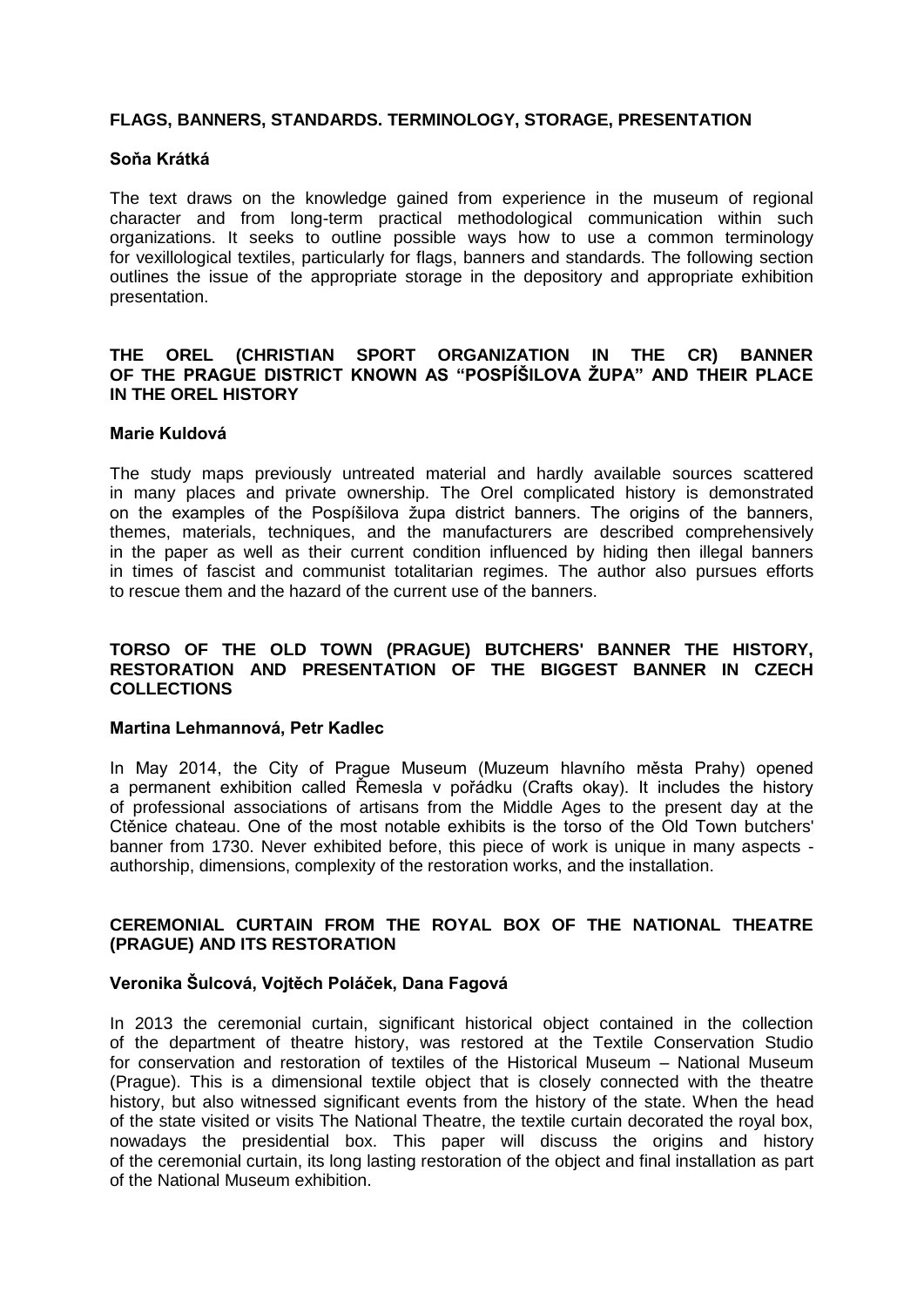### **RESTORATION OF RIBBONS FROM THE FUNERAL OF FRANTIŠEK ALFRÉD MARIA, THE COUNT OF HARRACH, THE ADJUTANT OF ARCHDUKE FRANZ FERDINAND OF AUSTRIA**

# **Zuzana Červenková**

In 2013, I was contacted by the Countess Maria Podstatzká Lichtenstein from the Velké Meziříčí chateau asking me to try restoring at least parts of ribbons from the funeral of her grandfather Count Franz von Harrach, the adjutant of Franz Ferdinand of Austria. Count Harrach was a witness to the Sarajevo assassination. The car in which the heir to the throne, his wife and Count Harrach were travelling was in his possession. The paper introduces the collection of ribbons on funeral wreaths, their destiny and their preservation.

# **THE MANUFACTURE FLAG FROM ŠAŠTÍN FROM 1825. THE HISTORIC CONTEXT AND ART HISTORY ANALYSIS**

### **Martin Hoferka**

Francis S. of Lorraine gradually bought the estates Šaštín and Holíč from Color's family between 1736–1749. Here he introduced innovative forms of management and production. He founded a chintz and semi- chintz manufacture in Šaštín between 1737–1740. In the period of prosperity the production of fabric was worth about 150 thousand florins a year. The weavers were the main workmen in the manu-facture with their own guild. The manufacture flag of weavers from 1825 is the only preserved artefact testifying the existence of the guild. The flag is made from a dark red silky fabric of square shape and the size is 230 cm, with an extended upper tip in the upper corner in total length of 350 cm. Two baroque pictures are embroidered secondarily in the centre on both sides of the flag. On the face side of the flag bearing the Austrian state coat of arms there are two saints with the text Textores fabricae Sassiniensis Ao 1825, on the back side there is an image of Mary Our Lady of Seven Sorrows of Šaštín below the Hungarian coat of arms with the date 1825. The museum obtained the damaged flag in 1966 and it is now trying to restore it.

## **CHILDREN'S COSTUMES RESEMBLING UNIFORMS FROM THE KAČINA CHATEAU THEATRE – INVESTIGATION AND RESTORATION.**

# **Dana Fagová, Veronika Šulcová**

The collection of theatre costumes from the Kačina Château theatre is at the collection of the Department of Theatre of National Museum from 1973. The children costumes are absolutely unique and rare also according to the signatures inside of some of them. That is a proof of wearing them by the earl Rudolf Chotek and his brother Emerich during their childhood in theater plays organized by their family. The article introduces all the collection with main focus on the conservation and restoration of three selected costumes, every piece is different in the shape, material and restoration problem and its solution.